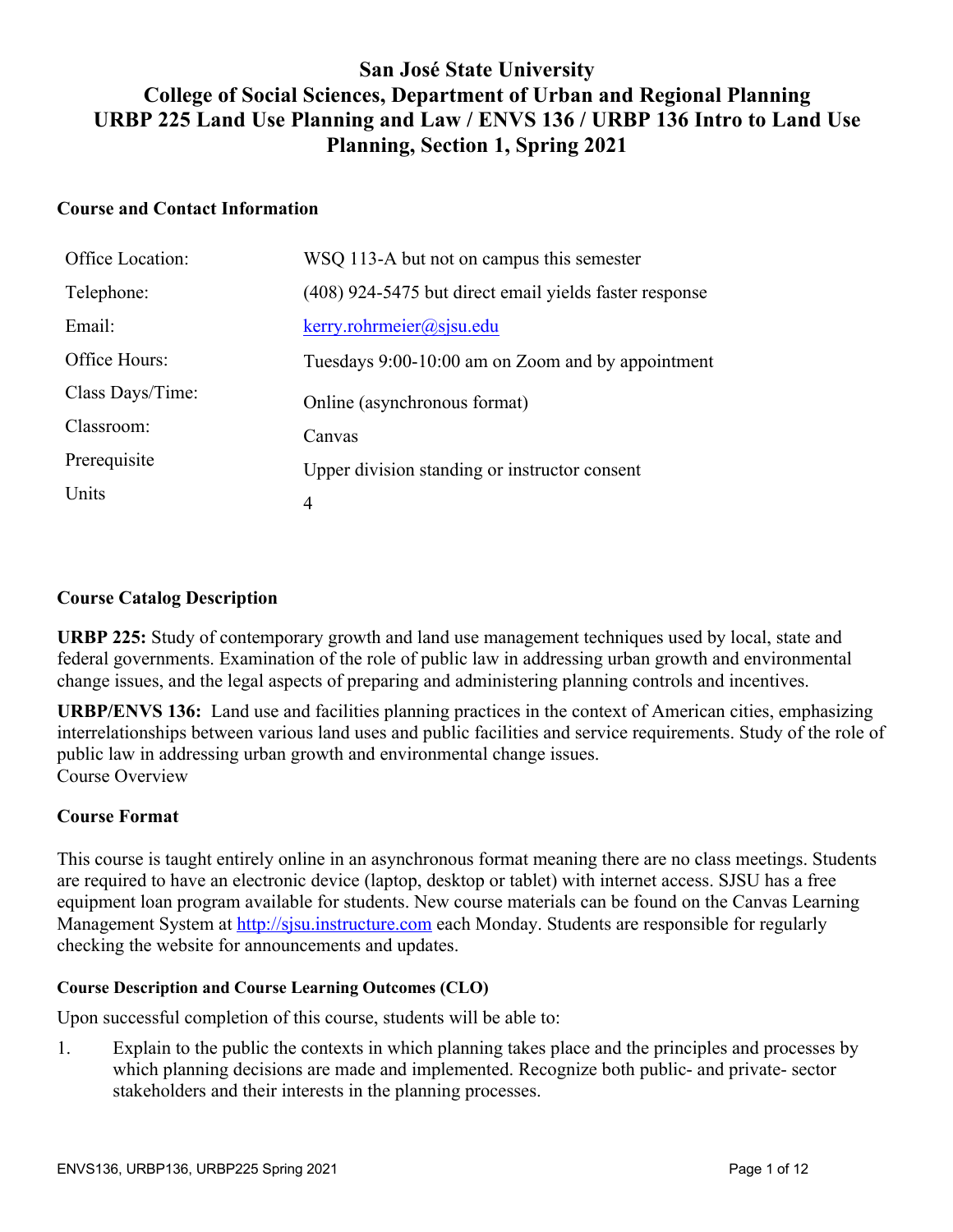- 2. Describe the fundamental growth and land use management controls, and the interrelationships of these tools (e.g., general plan, zoning, Subdivision Map Act and permitting).
- 3. Determine whether a proposed project, permit, or other land use action is ministerial or discretionary, as well as the significance of that distinction, and also whether it is quasi-judicial or legislative.
- 4. Determine whether the major components of land use and development proposals comply with a jurisdiction's planning policy framework (i.e., general plan, zoning ordinance, design guidelines, environmental legislation, etc.).
- 5. Explain the role of the California Environmental Quality Act (CEQA) in land use planning, policy and development and how it impacts the urban and regional development processes.
- 6. Review and be able to apply major land use planning case law, including cases of national impact.
- 7. Analyze site plans and identify key issues associated with the plans, including consistency with a jurisdiction's planning policy framework and principles of sound planning.
- 8. Prepare a municipal staff report regarding land use and development that uses appropriate structure, content, and tone.
- 9. Prepare clear, concise reports and oral presentations regarding land use and development issues.

## **Planning Accreditation Board (PAB) Knowledge Components**

This course partially covers the following PAB Knowledge Components:

- 1. (a) Purpose and Meaning of Planning: appreciation of why planning is undertaken by communities, cities, regions, and nations, and the impact planning is expected to have.
	- (c) Planning Law: appreciation of the legal and institutional contexts within which planning occurs.
- 2. (b) Written, Oral and Graphic Communication: ability to prepare clear, accurate and compelling text, graphics and maps for use in documents and presentations.

(d) Plan Creation and Implementation: integrative tools useful for sound plan formulation, adoption, and implementation and enforcement.

3. (b) Governance and Participation: appreciation of the roles of officials, stakeholders, and community members in planned change.

(c) Sustainability and Environmental Quality: appreciation of natural resource and pollution control factors in planning and understanding of how to create sustainable futures.

A complete list of the PAB Knowledge Components can be found at: https://www.sjsu.edu/urbanplanning/graduate/masters-in-urban-planning/pab-knowledge.php

## **Texts**

Fulton, William (2018). Guide to California Planning, Fifth Edition. Point Arena: Solano Press. Available as a Kindle e-book for less expense.

Barclay, Cicely (2020) California Land Use and Planning Law, 37<sup>th</sup> Edition. Point Arena: Solano Press. Available as a Kindle e-book for less expense.

## **Other Readings**

Additional readings are assigned on the course schedule. These are available through the MLK library website.

## **Technology**

Students create land use maps using ArcGIS Online (AGOL). Please email the instructor as soon as possible if you need access and the free license to this ESRI cloud-based software. It works across platforms and devices.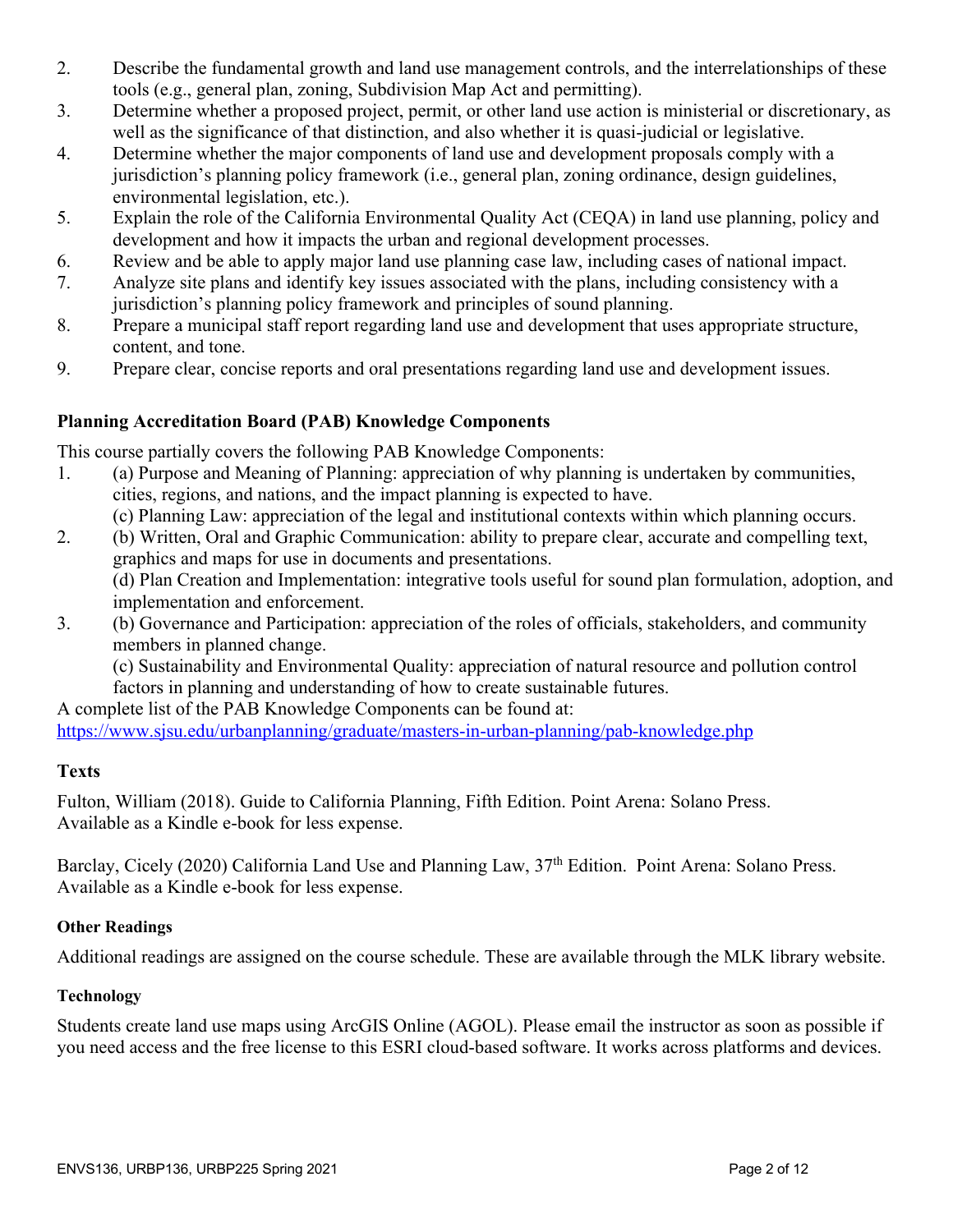## **Library Liaison**

The SJSU Library Liaison for the Urban and Regional Planning Department is Peggy Cabrera. If you have questions, contact her at  $peggy.cabrera@sjsu.edu$  or (408) 808-2034.

## **Course Requirements and Assignments**

Success in this course is based on the expectation that students will spend, for each unit of credit, a minimum of 45 hours over the length of the course (normally three hours per unit per week) for instruction, preparation/studying, or course related activities, including but not limited to internships, labs, and clinical practica. Other course structures will have equivalent workload expectations as described in the syllabus. Because this is a four-unit class, you can expect to spend a minimum of nine hours per week in addition to time spent in class and on scheduled tutorials or activities. Special projects or assignments may require additional work for the course. Careful time management will help you keep up with readings and assignments and enable you to be successful in all of your courses. For this class, you will have to undertake additional activities outside the class hours.

#### **Assignments**

There are weekly assignments meant to expand knowledge of land use planning, the planning profession, and planning law as it relates to your academic, professional, and/or personal interests. Assignments range by course topic but includes researching statutes and codes for site planning and environmental review of development impacts. Students will evaluate development plans from an agency review perspective through staff report preparation. Students must attend one local City of San Jose Planning Commission hearing having at least three land use agenda items to explain the quasi-judicial nature of local governmental boards and legal and procedural requirements for public meetings. Students will also write a planning law brief on precedent setting legal case at the local, state, or federal level to consider legislative history and process. Additionally, though this is an asynchronous course, there are required instructor check ins held via Zoom throughout the term. These will be scheduled to accommodate student group availability.

#### **Campus Visioning Engagement Project**

Experiential learning is an important aspect of an applied discipline such as planning. Throughout the semester this course will be involved in the SJSU Campus Master Plan update process. Students will evaluate and prepare vision statements that describe community values and aspirations which become the shared ideal of what a place wants to be over the next 20 years. When thinking about the future of San Jose State University as a higher education campus and thriving student, faculty, and staff community, this vision should realistically address the intellectual, social, cultural, and economic fabric of its unique downtown environment. Statements should be forward thinking and written in a positive, affirmative and inspirational style. This vision statement is typically generated through public participation workshops and political hearing processes. As Master of Urban Planning and Urban Studies students helping the team of professional consultants hired to lead a three-year campus master planning effort, your experience and contributions are highly valued.

Students in this class are tasked to envision the future of SJSU and its place in downtown San Jose even in these unusual times. Enrollment at SJSU prior to Covid-19 was approximately 33,000 students. One-third of the students were in class at any time during the academic year on Monday through Friday. Based on the CSU Full Time Equivalency (FTE) calculations applied to existing facilities it was determined that the instructional space was lacking and also poorly utilized. President Papazian's Transformation 2030 Strategic Plan (https://www.sjsu.edu/strategicplan/) emphasizes future growth in transfer and advanced experiential education models for health sciences, science, engineering, humanities and arts studios) that will require more specialized instructional spaces offering greater support in smaller venues.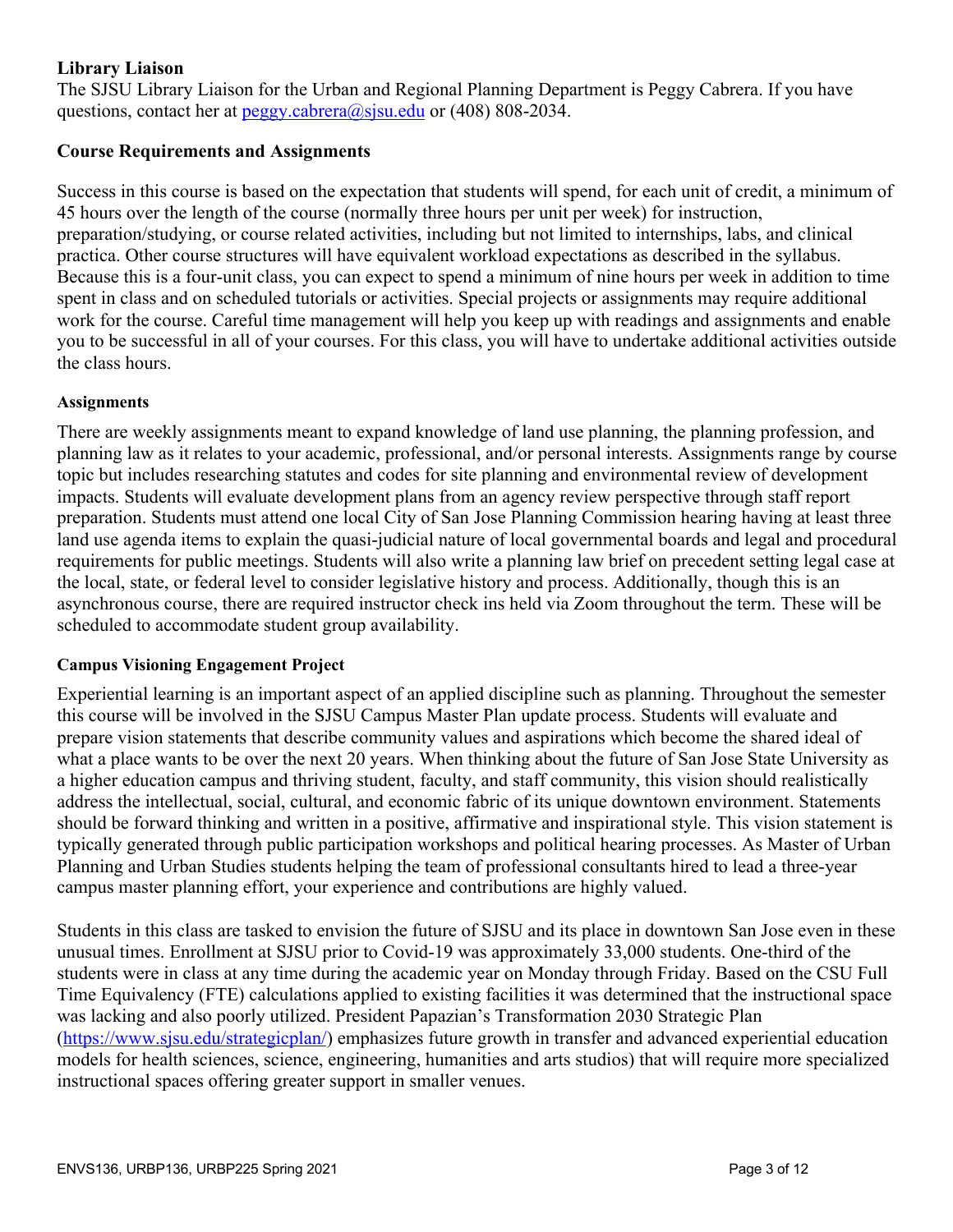In Fall 2020 a professional consultant team, headed by Dr. Linda Dalton, initiated a three-year process to work with SJSU and its Facilities, Development and Operations (known as FD&O) department to update the campus master plan (https://www.sjsu.edu/campusmasterplan/). To date stakeholder interviews and background information have been compiled for the two SJSU campus areas (Main Campus and South Campus) along with information on other properties that accommodate university programs. In Spring 2021, using a virtual platform the consultants will workshop an Open House to engage the community and seek public input to inform a development framework for the new master plan. The goal is to explore various options for how to best accommodate projected enrollment.

This course has the opportunity to contribute the campus master planning process by examining five scenarios for campus development based on a future targeted Fall headcount of 45,000-50,000 students by 2040, as shown in the table below:

|                      | Fall '10 | Fall '15 | Fall '20 | Fall '25 | Fall '30 | Fall '35 | Fall '40 |
|----------------------|----------|----------|----------|----------|----------|----------|----------|
| Freshmen             | 2,761    | 3,474    | 3,341    | 3,900    | 4.192    | 4,346    | 4,500    |
| Transfer             | 2,802    | 3,605    | 4,329    | 5,000    | 5,558    | 6,154    | 6,750    |
| New Graduate         | 2,679    | 2,657    | 2,651    | 2,900    | 3,173    | 3,462    | 3,750    |
| Continuing Undergrad | 17,466   | 19,867   | 20,032   | 20,500   | 22,981   | 24,615   | 26,250   |
| Continuing Graduate  | 5,769    | 5,626    | 5,949    | 6.300    | 6.942    | 7,846    | 8.750    |
| Total                | 31,477   | 35,229   | 36,302   | 38,600   | 42,846   | 46,423   | 50,000   |

Currently, SJSU can house about 4,200 students on campus. The university is considering the following scenarios which aim to forecast how many students at each level should live on campus, live nearby in offcampus housing, or commute regionally and/or attend distance learning courses and programs. Each scenario must address what proportion or number of students would take classes in person on campus (or elsewhere) and what proportion of students or programs would be conducted remotely.

- 1) Increase building height to add capacity on the Main Campus
- 2) Expand the Main Campus onto nearby and adjacent parcels in the City
- 3) Develop additional uses at the South Campus
- 4) Distribute some instructional and academic programs to other sites in the region, through partnerships with organizations such as community colleges, technology companies, and other affiliates
- 5) Increase distance learning and fully online degree programs to accommodate increased enrollment without expanding Main Campus capacity

In addition to describing the population needs and effects above, the report will:

- a) Prioritize and map major land uses on the Main Campus, South Campus, and those land uses within a one-mile radius
- b) Identify uses that would remain on the Main and South Campuses and determine where to relocate other uses
- c) Create a new land use map that implements your scenario vision
- d) Consider other important implications or impact, such as sense of place, accessibility, mobility, sustainability, what or who might be displaced by these changes
- e) Summarize advantages and disadvantages of this vision

## **Midterm**

Student groups will prepare a project proposal based on background research of one scenario outlined above. The proposal will discuss demographics, socioeconomics, and student success metrics along with an in-depth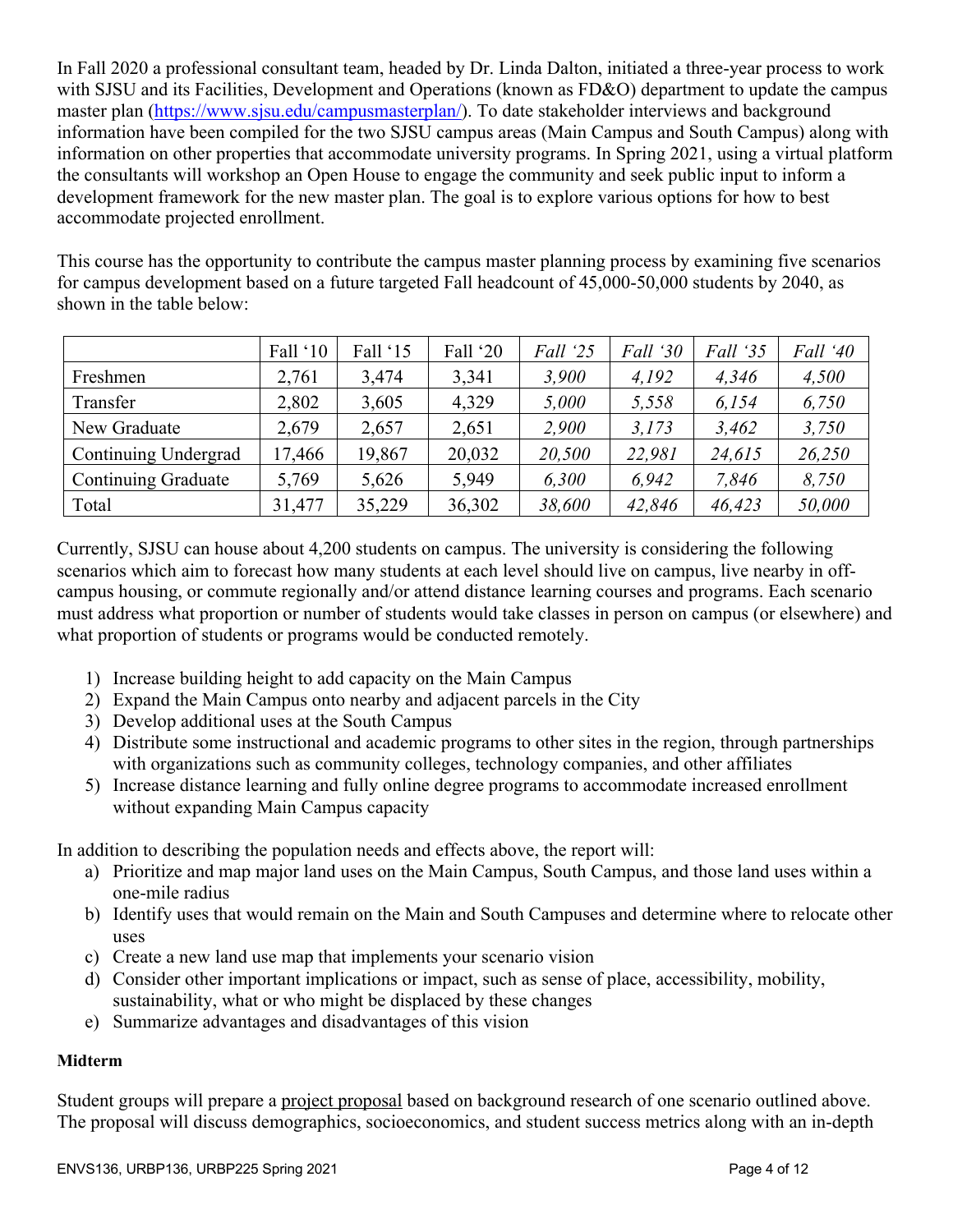discussion of the physical landscape (campus facilities and capacities) and their environmental impacts. The proposal should include perceived environmental, social, and economic strengths and weakness along with an assessment of gaps in your baseline findings.

#### **Final**

The final project report will portray the future scenario vision in written form along with land use maps. Each scenario report will be pasted into a master Google document deliverable compiling all five scenarios to be presented to the consultant team. Students must consider information gathered during the proposal stage and research planning initiatives and best practices to create a better future campus community. Each group will explain the scenario vision in a detailed vision statement addressing items (a) through (e) above and conclude with recommended place-based policies for implementation. The narrative must be a minimum of 5,000 words (excluding policies, figures, tables, citations, captions, and footnotes/endnotes) and submit as a copy of the google document in Canvas (using 12-point, Times New Roman font with 1" margins on all sides in Turabian citation format).

Each group will present their scenario vision statement to the consultant team on Zoom. The project presentation should be a succinct 10-minutes followed by a 20-minute question and answer session. Since this is an asynchronous course, each group presentation will be scheduled separately, but all students are invited to attend other group presentations.

#### **Grading Information**

| <b>Assignments</b>          | <b>Points Possible</b> |
|-----------------------------|------------------------|
| Seventeen (17) Assignments  | 600                    |
| Project Proposal            | 100                    |
| Project Report Draft        | 140                    |
| <b>Project Presentation</b> | 80                     |
| Project Report Final        | 80                     |
| <b>TOTAL</b>                | 1000                   |

| A plus = $\geq 98\%$      | $A = 94-97\%$   | <b>A</b> minus = $90-93\%$ |
|---------------------------|-----------------|----------------------------|
| <b>B</b> plus = $87-89%$  | $B = 84 - 86%$  | <b>B</b> minus = $80-83%$  |
| <b>C</b> plus $= 77-79%$  | $C = 74-76%$    | <b>C</b> minus = $70-73%$  |
| <b>D</b> plus = $67-69\%$ | $D = 60 - 66\%$ | <b>D</b> minus = $51-59%$  |
|                           |                 | $F = \leq 50\%$            |

All students have the right, within a reasonable time, to know their academic scores, to review their gradedependent work, and to be provided with explanations for the determination of their course grades. In keeping with this policy, and to making grading responsive. All assignments are due as stated on the Course Schedule and Canvas. Please save all your work until after you have checked your final course grade.

## **University Policies**

**SCALE:**

Per University Policy S16-9 (http://www.sjsu.edu/senate/docs/S16-9.pdf), relevant university policy concerning all courses, such as student responsibilities, academic integrity, accommodations, dropping and adding, consent for recording of class, etc. and available student services (e.g. learning assistance, counseling, and other resources) are listed on Syllabus Information web page (http://www.sjsu.edu/gup/syllabusinfo), which is hosted by the Office of Undergraduate Education. Make sure to visit this page to review and be aware of these university policies and resources.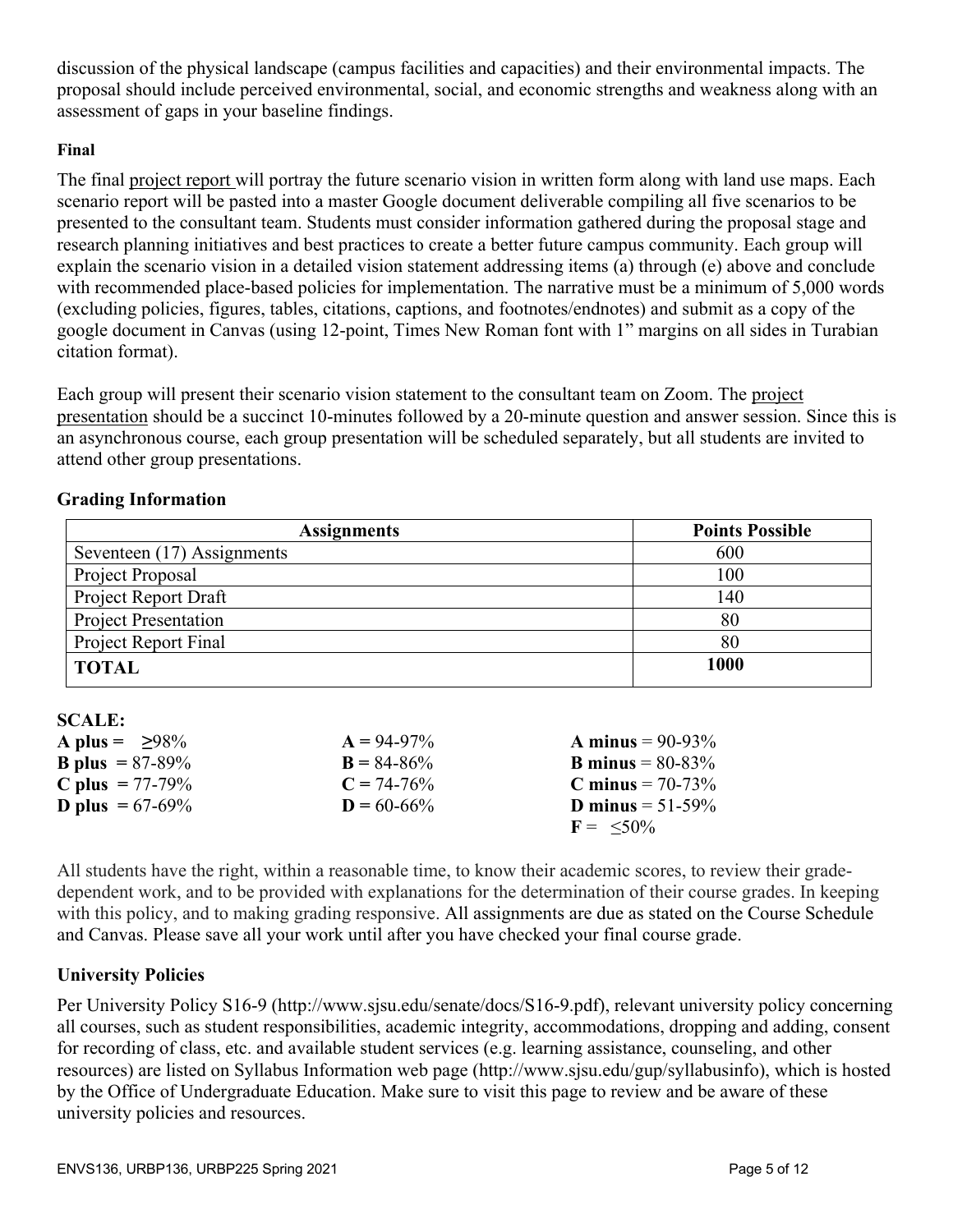## **Plagiarism and Citing Sources Properly**

Plagiarism is the use of someone else's language, images, data, or ideas without proper attribution. It is a very serious offense both in the university and in your professional work. In essence, plagiarism is both theft and lying: you have stolen someone else's ideas, and then lied by implying that they are your own. Plagiarism will lead to grade penalties and a record filed with the Office of Student Conduct and Ethical Development. In severe cases, students may also fail the course or even be expelled from the university. If you are unsure what constitutes plagiarism, it is your responsibility to make sure you clarify the issues before you hand in draft or final work.

Learning when to cite a source and when not to is an art, not a science. However, here are some common examples of plagiarism that you should be careful to avoid:

- Using a sentence (or even a part of a sentence) that someone else wrote without identifying the language as a quote by putting the text in quote marks and referencing the source.
- Paraphrasing somebody else's theory or idea without referencing the source.
- Using a picture or table from a webpage or book without reference the source.
- Using data some other person or organization has collected without referencing the source.

## **Citation Style**

It is important to properly cite any references you use in your assignments. The Department of Urban and Regional Planning uses Kate Turabian's *A Manual for Writers of Research Papers, Theses, and Dissertations, 8th edition* (University of Chicago Press, 2013, ISBN 780226816388). Please note that Turabian's book describes two systems for referencing materials: (1) "notes" (footnotes or endnotes), plus a corresponding bibliography, and (2) in-text parenthetical references, plus a corresponding reference list. Either system is acceptable in this class.

## **Accommodation for Disabilities**

If you need course adaptations or accommodations because of a disability, or if you need to make special arrangements in case the building must be evacuated, please make an appointment with me as soon as possible, or see me during office hours. Presidential Directive 97-03 at

http://www.sjsu.edu/president/docs/directives/PD\_1997-03.pdf requires that students with disabilities requesting accommodations must register with the Accessible Education Center (AEC) at http://www.sjsu.edu/aec to establish a record of their disability.

## **SJSU Writing Center**

The SJSU Writing Center is located in Clark Hall, Suite 126. All Writing Specialists have gone through a rigorous hiring process, and they are well trained to assist all students at all levels within all disciplines to become better writers. In addition to one-on-one tutoring services, the Writing Center also offers workshops every semester on a variety of writing topics. To make an appointment or to refer to the numerous online resources offered through the Writing Center, visit the Writing Center website at http://www.sjsu.edu/writingcenter.

## **SJSU Counseling and Psychological Services**

The SJSU Counseling and Psychological Services is located on the corner of 7th Street and San Fernando Street, in Room 201, Administration Building. Professional psychologists, social workers, and counselors are available to provide consultations on issues of student mental health, campus climate or psychological and academic issues on an individual, couple, or group basis. To schedule an appointment or learn more information, visit Counseling and Psychological Services website at http://www.sjsu.edu/counseling.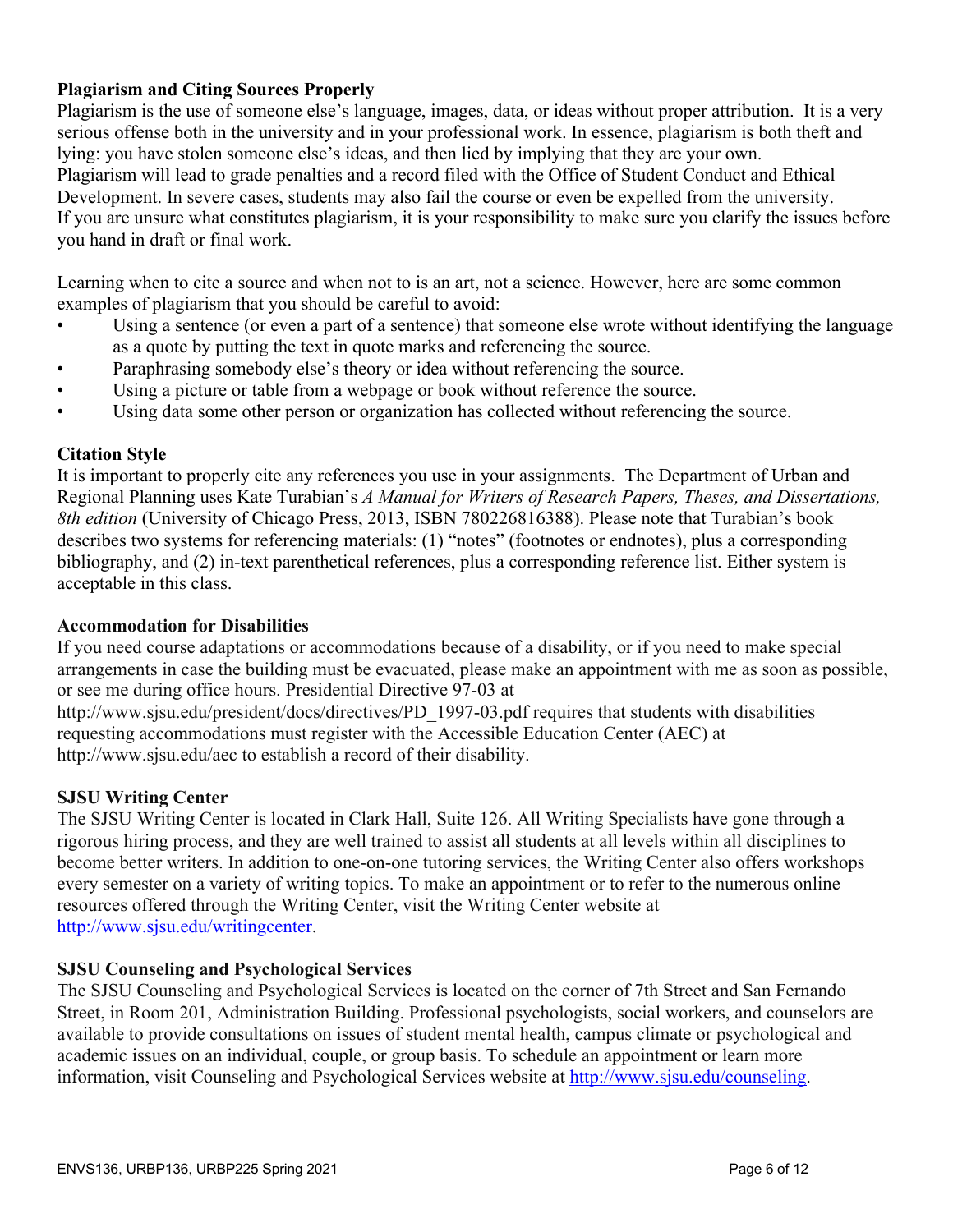# **ENVS 136, URBP 136, and URBP 225 Spring 2021 Schedule**

| <b>Date</b>   | <b>Topics, Readings, Assignments</b>                                                                                                                                                                                                                                                                                                                                                                                                                                                                                                                                                                                                                                                                                                                                                                                                                                                                                                                                                         |
|---------------|----------------------------------------------------------------------------------------------------------------------------------------------------------------------------------------------------------------------------------------------------------------------------------------------------------------------------------------------------------------------------------------------------------------------------------------------------------------------------------------------------------------------------------------------------------------------------------------------------------------------------------------------------------------------------------------------------------------------------------------------------------------------------------------------------------------------------------------------------------------------------------------------------------------------------------------------------------------------------------------------|
| $1/27 - 1/30$ | <b>GETTING STARTED</b><br>Topics: review the syllabus, familiarize yourself with the course Canvas website, meet<br>your groupmates, ArcGIS Online account                                                                                                                                                                                                                                                                                                                                                                                                                                                                                                                                                                                                                                                                                                                                                                                                                                   |
|               | Readings:<br>Fulton Chapter 1<br><b>Barclay Chapter 1</b><br>San Jose State University Master Plan<br>https://www.sjsu.edu/fdo/departments/pdc/whatwedo/masterplan/<br>San Jose State Transformation 2030 Strategic Plan<br>https://www.sjsu.edu/strategicplan/                                                                                                                                                                                                                                                                                                                                                                                                                                                                                                                                                                                                                                                                                                                              |
|               | Assignment 1: Complete the introduction assignment, background survey and general<br>availability poll, answer questions about the current SJSU Campus Master Plan and the<br>Transformation 2030 Strategic Plan                                                                                                                                                                                                                                                                                                                                                                                                                                                                                                                                                                                                                                                                                                                                                                             |
|               | Extra Credit Event: 1/29 @12:30pm Free SPUR lecture "Exploring President Biden's<br>Urban Agenda"                                                                                                                                                                                                                                                                                                                                                                                                                                                                                                                                                                                                                                                                                                                                                                                                                                                                                            |
| $2/1 - 2/6$   | <b>COMPREHENSIVE PLAN &amp; SJSU MASTER PLAN</b><br>Topics: Discuss the campus visioning project, GAP Analysis, SWOT, accessing<br>background data, project scenarios assigned                                                                                                                                                                                                                                                                                                                                                                                                                                                                                                                                                                                                                                                                                                                                                                                                               |
|               | Readings:<br><b>Fulton Chapter 6</b><br><b>Barclay Chapters 2-3</b><br>Dalton, Linda, C., Amir H. Hajrasouliha & William W. Riggs (2018) State of the<br>$\bullet$<br>Art in Planning for College and University Campuses: Site Planning and Beyond,<br>Journal of the American Planning Association, 84:2, 145-161<br>Envision San Jose 2040 General Plan https://www.sanjoseca.gov/your-<br>government/departments/planning-building-code-enforcement/planning-<br>division/citywide-planning/envision-san-jos-2040-general-plan<br>Ryan, Brent D. "Reading through a plan." Journal of the American Planning<br>Association. Volume 77, Issue 4, October 2011, p. 309-327.<br>Assignment 2: Answer questions posted to Canvas about the current SJSU Campus<br>Master Plan, the Transformation 2030 Strategic Plan, and the City of San Jose<br>Comprehensive Plan<br>Assignment 3: Participate in the guest lecture and Q&A with Dr. Linda Dalton, SJSU<br>Campus Master Plan Consultant |
|               |                                                                                                                                                                                                                                                                                                                                                                                                                                                                                                                                                                                                                                                                                                                                                                                                                                                                                                                                                                                              |

This schedule is subject to change with fair notice so please refer to Canvas often for announcements.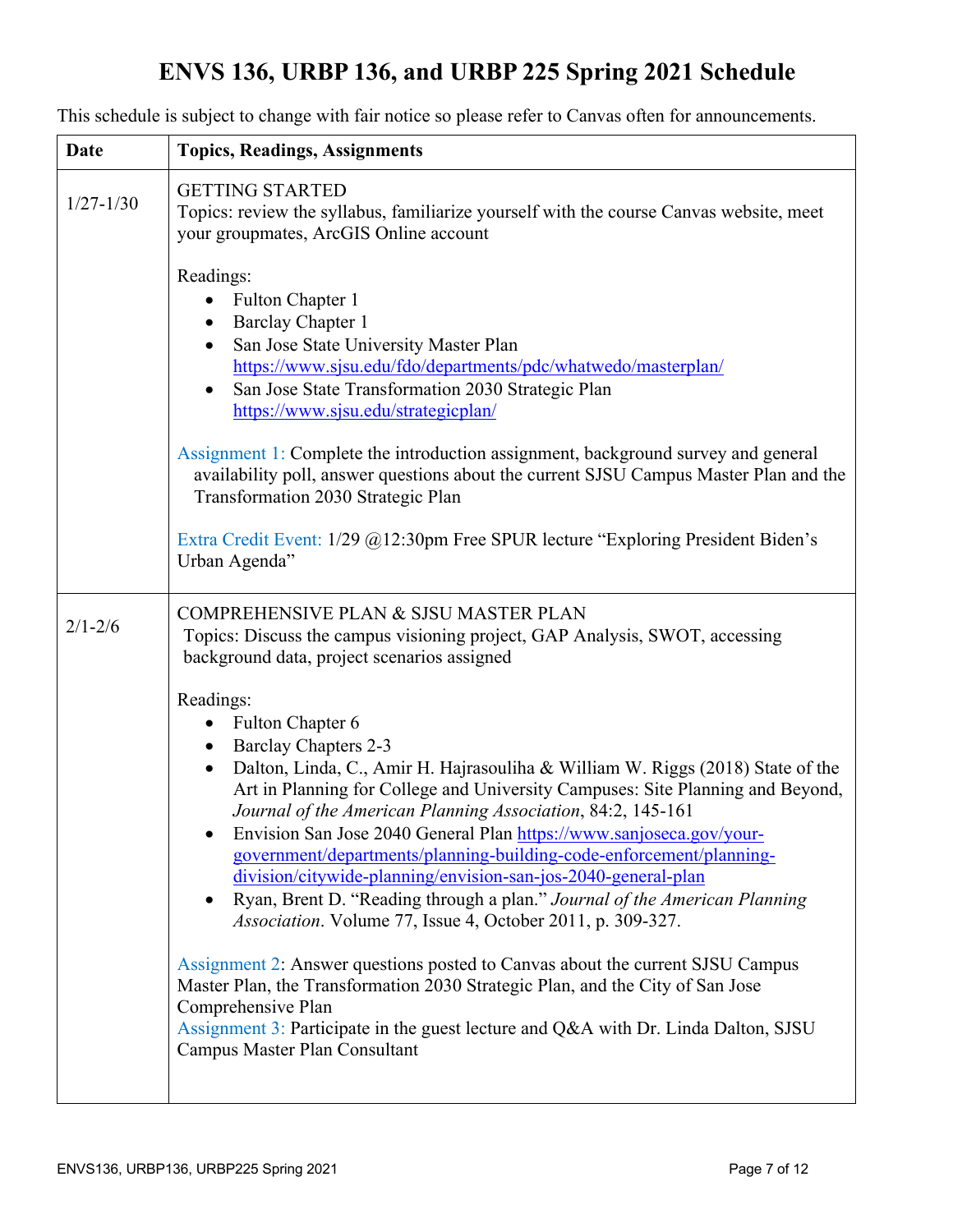| <b>Date</b>   | <b>Topics, Readings, Assignments</b>                                                                                                                                                                                                                                                                                                                                                                                                                                                                                                                                                                                                                                                                                                                                                                                                                                                                                                    |
|---------------|-----------------------------------------------------------------------------------------------------------------------------------------------------------------------------------------------------------------------------------------------------------------------------------------------------------------------------------------------------------------------------------------------------------------------------------------------------------------------------------------------------------------------------------------------------------------------------------------------------------------------------------------------------------------------------------------------------------------------------------------------------------------------------------------------------------------------------------------------------------------------------------------------------------------------------------------|
| $2/8 - 2/13$  | <b>SUBDIVISION &amp; ZONING</b><br>Topics: orderly development, Subdivision Map Act, spot zoning, zoning and spatial<br>inequality, protected uses (adult and religious)                                                                                                                                                                                                                                                                                                                                                                                                                                                                                                                                                                                                                                                                                                                                                                |
|               | Readings and sources:<br>Fulton Chapter 7-8<br>$\bullet$<br>Barclay Chapter 4-5<br>Ritzdorf, Marsha, "Locked Out of Paradise: Contemporary Exclusionary Zoning,<br>$\bullet$<br>the Supreme Court, and African Americans, 1970 to the Present," pages 43-57. In<br>Thomas, June Manning, and Marsha Ritzdorf, eds., Urban Planning and the<br>AfricanAmerican Community: In the Shadows, Sage Publications, 1997.<br>Silver, Christopher, "The Racial Origins of Zoning," paes 23-42. In Thomas, June<br>Manning, and Marsha Ritzdorf, eds., Urban Planning and the African American<br>Community: In the Shadows, Sage Publications, 1997.<br>San Jose GIS Data Portal https://gisdata-csj.opendata.arcgis.com<br>Assignment 4: City of San Jose zoning map exercise using ArcGIS Online                                                                                                                                               |
| $2/15 - 2/20$ | COMMUNITY PLANS, OVERLAYS & PRESERVATION DISTRICTS<br>Topics: planning for the public, planning ethics, standing, signs and speech, design<br>review, legal nexus                                                                                                                                                                                                                                                                                                                                                                                                                                                                                                                                                                                                                                                                                                                                                                       |
|               | Readings:<br>• Fulton Chapter 9<br><b>Barclay Chapter 12</b><br>$\bullet$<br>Beatley, Timothy. Ethical Land Use. Baltimore, Maryland: John Hopkins Press,<br>1994. Chapters 3-4, 11-14.<br>Gene Bunnell & Edward J. Jepson Jr. 2011. The Effect of Mandated Planning on<br>Plan Quality, Journal of the American Planning Association, (77) 4: 338-353<br>Assignment 5: Write a case brief on Friends of Mammoth v. Board of Supervisors<br>(1972), Tennessee Valley Authority v. Hill, (1978), Horn v. County of Ventura (1979),<br>Nollan v. California Coastal Commission (1987), First English v. Los Angeles County<br>(1987), Lesher Communications vs. City of Walnut Creek (1991), Save Tara vs. City of<br>West Hollywood (2008), or California Building Industry Association vs. City of San Jose<br>$(2016)$ .<br>Assignment 6: Group check-in with the instructor to go over project scenario background<br>data collection |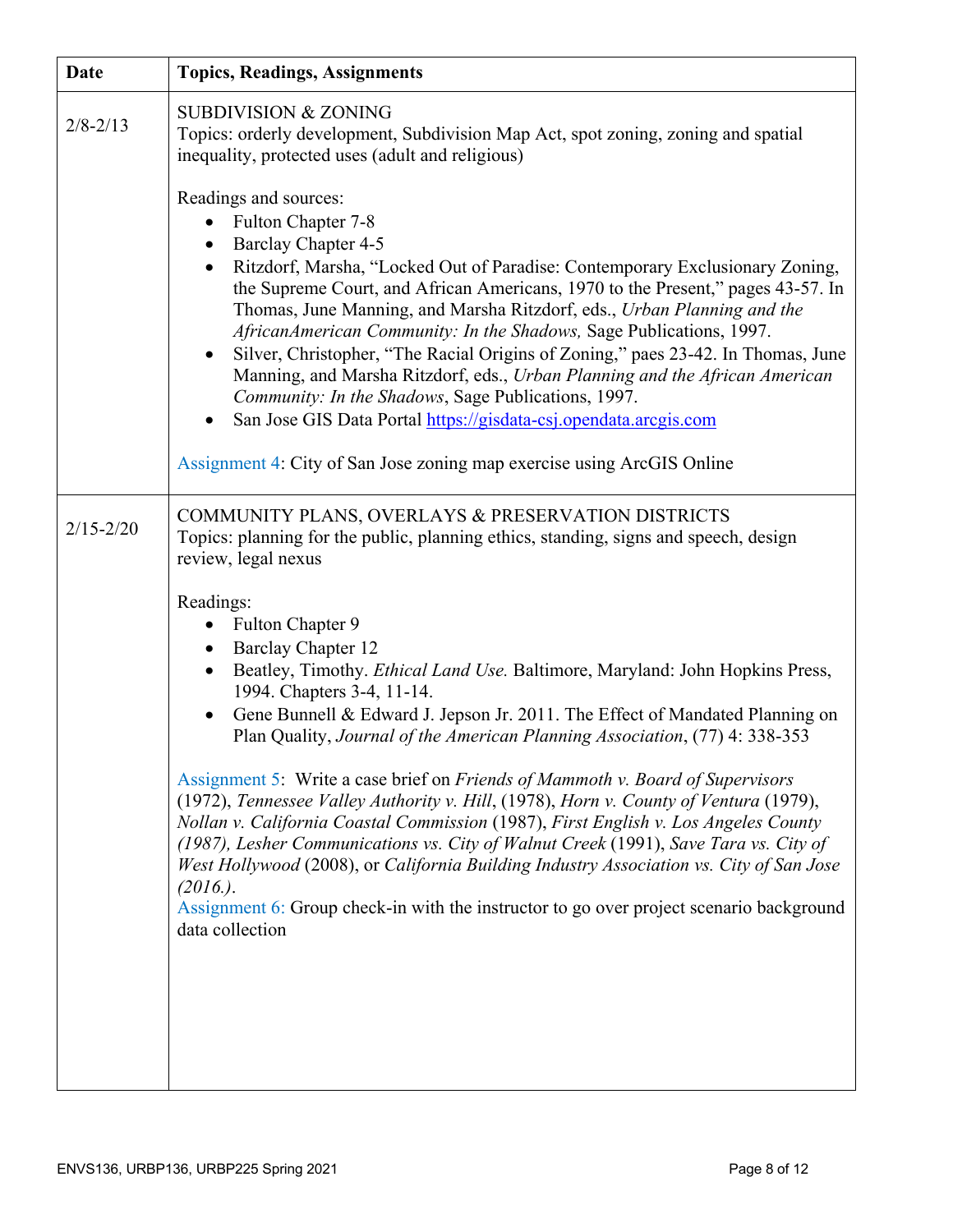| <b>Date</b>   | <b>Topics, Readings, Assignments</b>                                                                                                                                                                                                                                                                                                                                                                                                                                                                                                                                                             |
|---------------|--------------------------------------------------------------------------------------------------------------------------------------------------------------------------------------------------------------------------------------------------------------------------------------------------------------------------------------------------------------------------------------------------------------------------------------------------------------------------------------------------------------------------------------------------------------------------------------------------|
| $2/22 - 2/27$ | CONSTRAINTS MAPPING, SITE PLANNING & PLACEMAKING<br>Topics: brownfields, greenfields, redevelopment, infill, leapffrog development, sprawl                                                                                                                                                                                                                                                                                                                                                                                                                                                       |
|               | Readings and sources:<br>Lawrence D. Frank, James F. Sallis, Terry L. Conway, James E. Chapman, Brian<br>$\bullet$<br>E. Saelens, and William Bachman, 2006. Many Pathways from Land Use to<br>Health: Associations between Neighborhood Walkability and Active<br>Transportation, Body Mass Index, and Air Quality, Journal of the American<br>Planning Association, Vol. 72, No. I, Winter, pp 75-87.<br>San Jose Zoning Ordinance<br>https://library.municode.com/ca/san_jose/codes/code_of_ordinances?nodeId=TIT<br>20ZO<br>Santa Clara County Map https://ges.sccgov.org/discovergis/sccmap |
|               | Assignment 7A: Create an infill development site plan for any vacant parcel within a 1-<br>mile radius of the main campus of south campus<br>Extra Credit Event: 2/26 SJSU SAVI Speaker Series                                                                                                                                                                                                                                                                                                                                                                                                   |
| $3/1 - 3/6$   | <b>ENVIRONMENTAL REVIEW / CEQA</b><br>Topics: CEQA checklist and mitigation measures, Federal ESA, and takings                                                                                                                                                                                                                                                                                                                                                                                                                                                                                   |
|               | Readings:<br>Fulton Chapter 9-10 and 20-21<br>$\bullet$<br>Barclay Chapters 7-8 and 11-12<br>CEQA Checklist https://www.califaep.org/docs/2020_ceqa_book.pdf<br>$\bullet$<br>Assignment 7B: Complete the CEQA Checklist based your site plan in assignment 7A<br>Assignment 8: Group check-in with the instructor to go over project scenario charts,<br>graphs, figures, and mapping                                                                                                                                                                                                            |
| $3/8 - 3/13$  | <b>ENTITLEMENTS &amp; PERMITTING</b><br>Topics: Special or conditional uses, variances, building permits, and codes                                                                                                                                                                                                                                                                                                                                                                                                                                                                              |
|               | Readings:<br>Barclay Chapter 17<br>Assignment 7C: Prepare a Staff Report memorandum addressing a classmate's proposed<br>development and CEQA document created in assignments 7A and 7B                                                                                                                                                                                                                                                                                                                                                                                                          |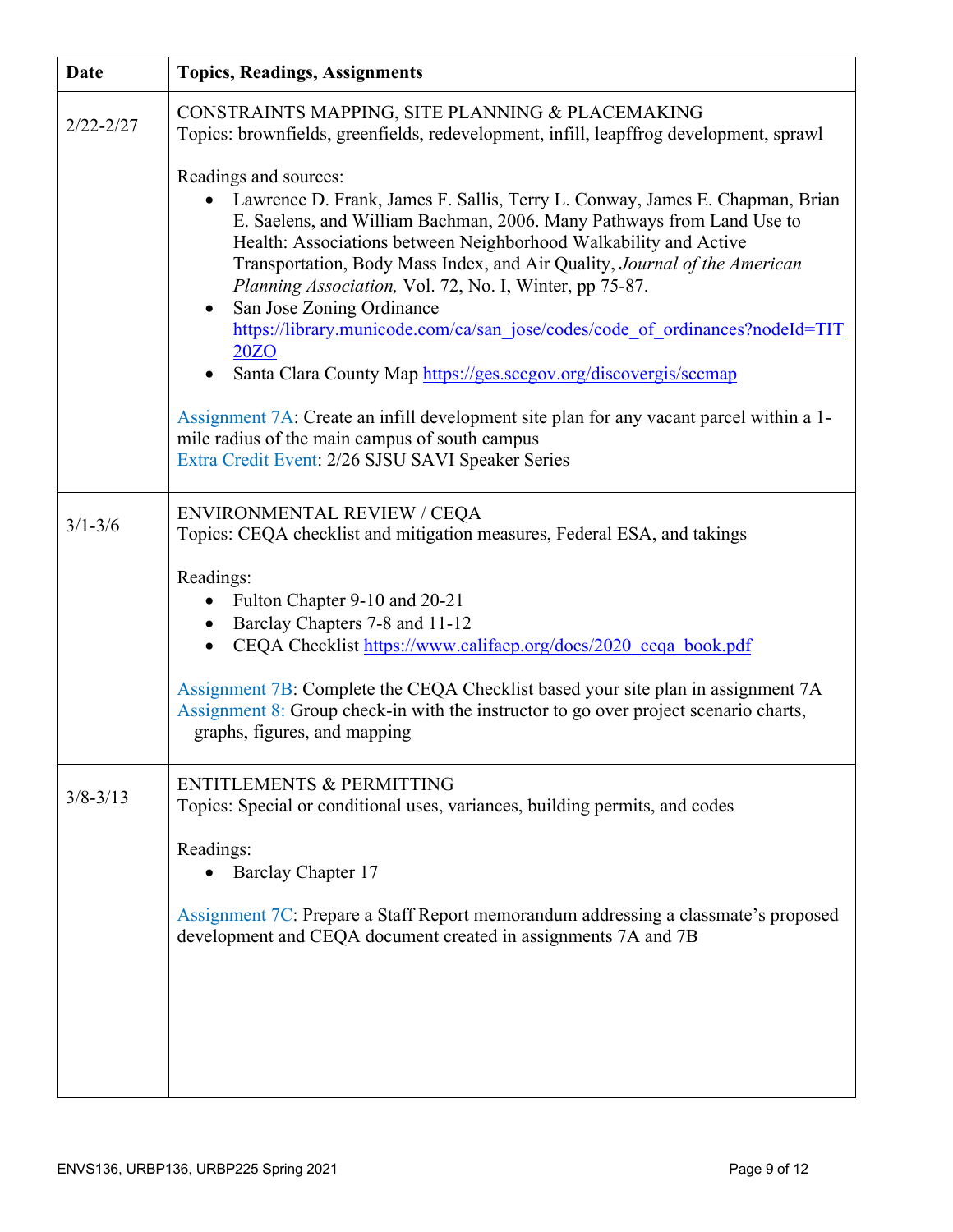| <b>Date</b>   | <b>Topics, Readings, Assignments</b>                                                                                                                                                                                                                                                                                                                                                                                                                                                                                                                                                                                                                                                                                             |
|---------------|----------------------------------------------------------------------------------------------------------------------------------------------------------------------------------------------------------------------------------------------------------------------------------------------------------------------------------------------------------------------------------------------------------------------------------------------------------------------------------------------------------------------------------------------------------------------------------------------------------------------------------------------------------------------------------------------------------------------------------|
| $3/15 - 3/20$ | PUBLIC PARTICIPATION<br>Topics: community, local, regional, and interagency coordination and planning<br>Readings:<br>Barclay 19<br>$\bullet$<br>Carissa Schively. "Understanding the NIMBY and LULU Phenomena:<br>Reassessing Our Knowledge Base and Informing Future" Journal of Planning<br>Literature 2007 21: 255.<br>Carolyn G. Loh, Neha Sami, 2012. Death of a planning department: Challenges<br>for regionalism in a weak mandate state, Land Use Policy, Volume 32, Pages 39-<br>49.                                                                                                                                                                                                                                  |
|               | Assignment 9 Attend a Planning Commission Hearing write a recap<br>Assignment 10 Participate in the SJSU campus planning workshop                                                                                                                                                                                                                                                                                                                                                                                                                                                                                                                                                                                                |
| $3/22 - 3/27$ | <b>MIDTERM</b><br>Project Proposal Due on 3/23<br>Assignment 11: Group meeting with SJSU Campus Planning Consultant Team and<br>instructor to go over proposal to be scheduled for 3/24-3/26                                                                                                                                                                                                                                                                                                                                                                                                                                                                                                                                     |
| $3/29 - 4/3$  | <b>SPRING BREAK</b>                                                                                                                                                                                                                                                                                                                                                                                                                                                                                                                                                                                                                                                                                                              |
| $4/5 - 4/10$  | <b>SUSTAINABLE GROWTH</b><br>Topics: urban growth boundaries, compact cities, smart cities, linking land use and<br>transportation, climate action plans, ecodistrcits, conservation and open space, the<br>Williamson Act, agricultural for resiliency                                                                                                                                                                                                                                                                                                                                                                                                                                                                          |
|               | Readings:<br>Fulton Chapters 16 and 19<br><b>Barclay Chapter 16</b><br>APA Review memo on Comprehensive Sustainability Standards at<br>http://www.planning.org/sustainingplaces/compplanstandards/pdf/compplansustai<br>nabilitystand ards.pdf<br>Daniels, Katherine H. and Edward J. Sullivan, "Oregon's 40-Year-Old<br>٠<br>Innovation," Planning, February 2013.<br>Reid Ewing & Robert Cervero, 2012. Travel and the Built Environment, Journal<br>of the American Planning Association, 76:3, 265-29.<br>Ye, Lin, Sumedha Mandpe, and Peter B. Meyer. What Is 'Smart Growth?'-<br>$\bullet$<br>Really? Journal of Planning Literature 19 (3), 301-315. 2005.<br>Assignment 12: Future scenario land use and zoning maps due |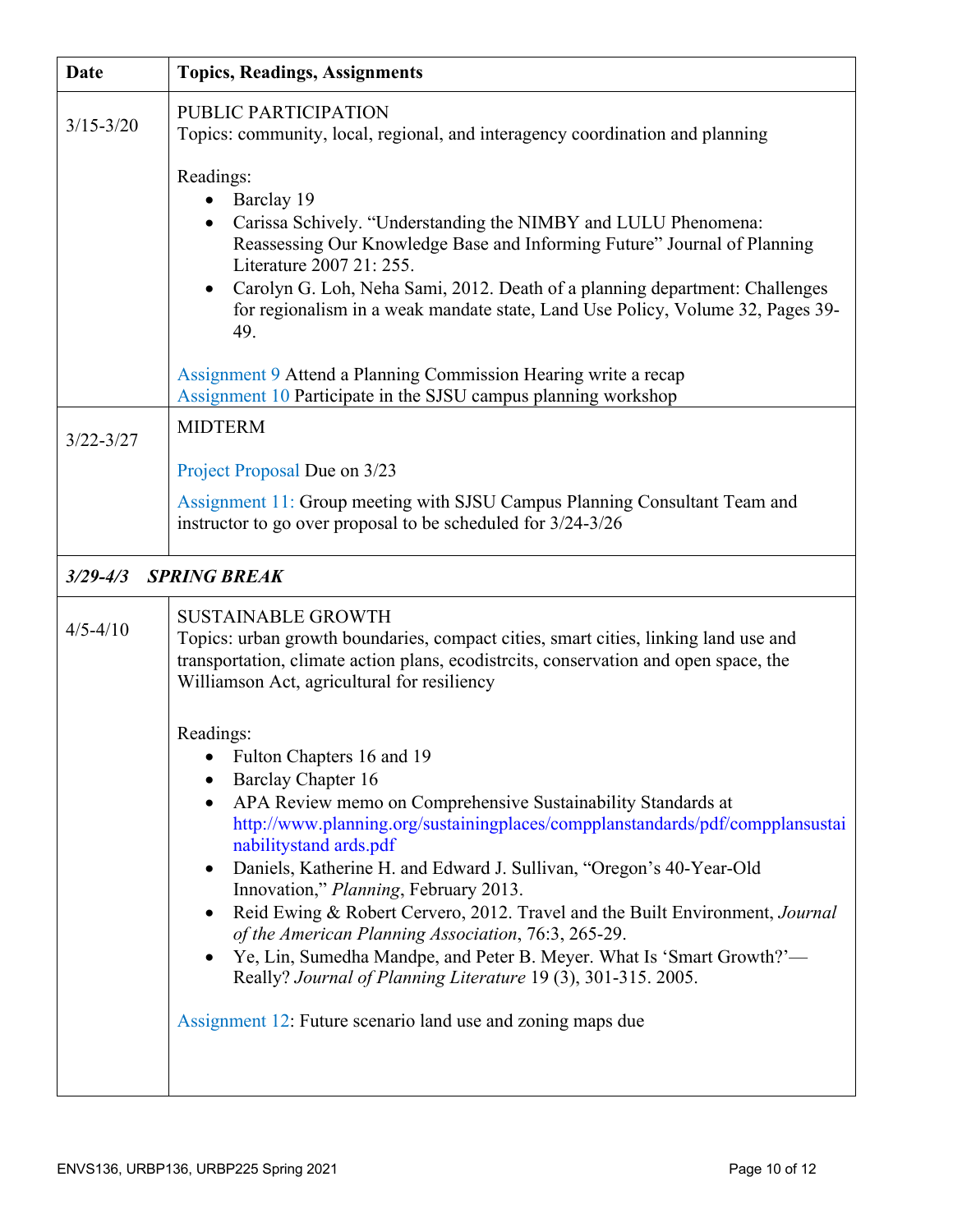| <b>Date</b>   | <b>Topics, Readings, Assignments</b>                                                                                                                                                                                                                                                                   |
|---------------|--------------------------------------------------------------------------------------------------------------------------------------------------------------------------------------------------------------------------------------------------------------------------------------------------------|
| $4/12 - 4/17$ | <b>INCENTIVES &amp; STREAMLINING</b><br>Topics: inclusive zoning, affordable housing, density bonuses, form-based codes, mixed-<br>use zones, enterprise zones, tax increment financing, improvement districts, public-<br>private partnerships                                                        |
|               | Readings:<br>• Fulton Chapter 15<br><b>Barclay Chapter 15</b><br>$\bullet$<br>Inclusionary Zoning: The California Experience, National Housing Conference,<br>Vol. 3, No. 1, 2004.<br>Szold, Terry S., "What Difference Has the ADA Made?" Planning, April 2002.<br>$\bullet$                          |
|               | Assignment 13: Check in with instructor to go over project scenario future land use and<br>zoning maps<br>Assignment 14: attend either URBP event: 4/14 @ 5 pm IMS Speaker Dr. Mindy<br>Thompson Fullove "Main Street: How a City's Heart Connects Us All," or 4/16 SJSU<br><b>SAVI Speaker Series</b> |
| $4/19 - 4/24$ | PLURAL PERSPECTIVES<br>Topics: 1) stakeholders (developer, neighbor, agency staff, consultant, technical expert,<br>nonprofit/advocacy groups),                                                                                                                                                        |
|               | Readings: check out these professional planning affiliation websites: American Planning<br>Association (APA and CA APA), Urban Land Institute, Lincoln Land Institute, Congress<br>of New Urbanism, Project for Public Spaces, Smart Growth America, Lincoln Land<br>Institute, SPUR                   |
|               | Assignment 15: conduct one open-ended interview with a stakeholder for your project<br>scenario                                                                                                                                                                                                        |
| $4/26 - 5/1$  | CAMPUS PLANNING PROJECT                                                                                                                                                                                                                                                                                |
|               | Project Report draft due 4/27                                                                                                                                                                                                                                                                          |
|               | Assignment 16: Group check in with instructor for feedback on draft to be scheduled for<br>$4/28 - 5/1$                                                                                                                                                                                                |
| $5/3 - 5/8$   | <b>CAMPUS PLANNING PROJECT</b>                                                                                                                                                                                                                                                                         |
|               | Assignment 17A: Submit a recorded practice presentation by 5/4<br>Assignment 17B: Group check in with instructor for feedback on practice presentation to<br>be scheduled for 5/5-5/6                                                                                                                  |
|               | Project Presentation to the SJSU Campus Planning Consultant Team 5/7 on Zoom                                                                                                                                                                                                                           |